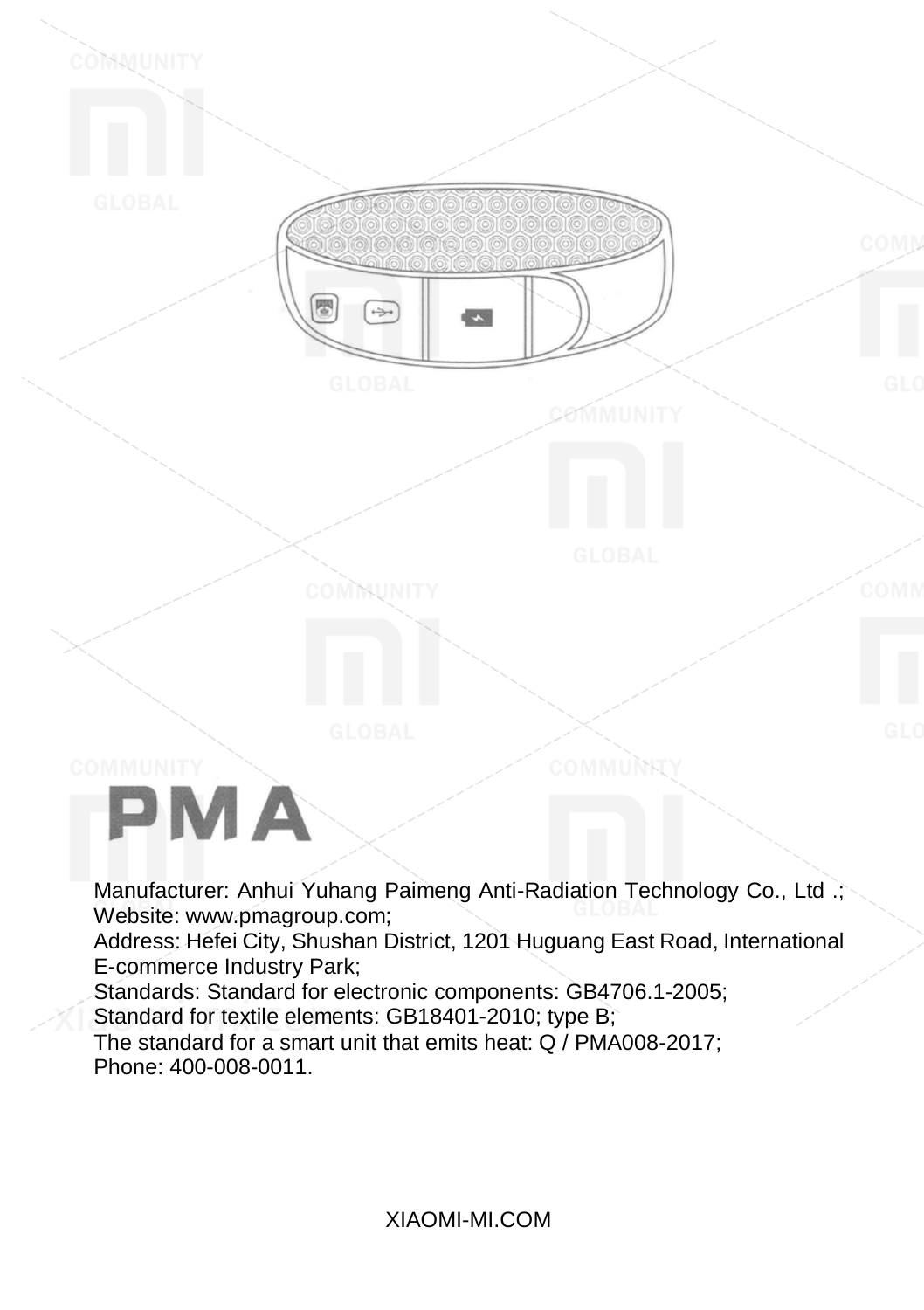

# 5 - Grafen heating module.

# **System structure**

1. PMA Graphene Heating Belt consists of a mobile power source, a switch with a thermostat and a belt.

2. A mobile power source can be a power supply, built into the warming belt, a normal lithium battery, or a universal battery. Connect the USB power cable separately to the mobile power source and the USB port on the belt.

3. A switch with a thermostat is used to regulate and control a temperature.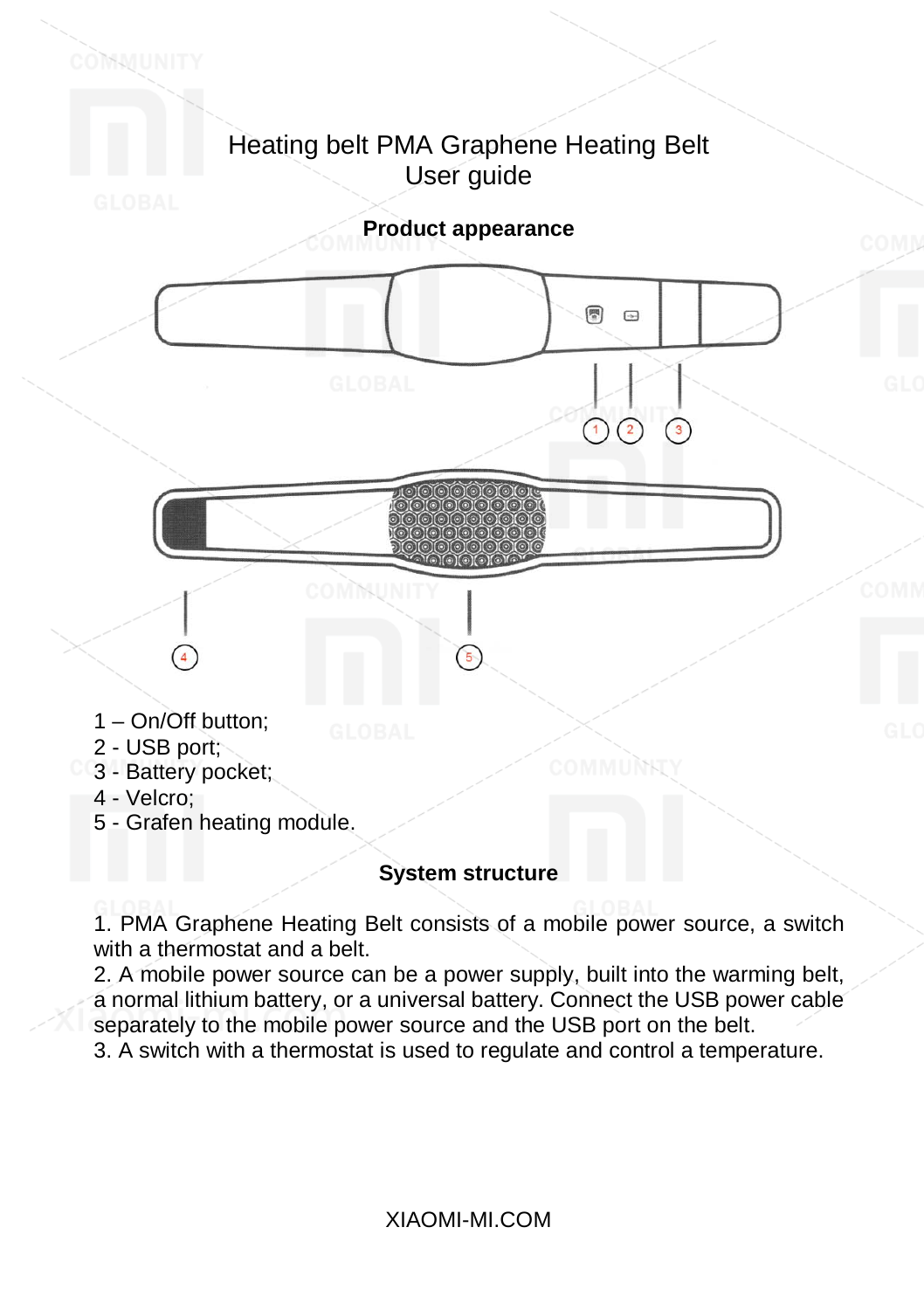#### **Specifications**

1. Power source:  $DC5V$ , 1 ~ 2A;

COMMUNITY

2. Temperature setting: The switch with thermostat has 3 operation modes, which are highlighted in red, blue and green colors. Modes: high, medium and low temperature.

3. On / off: Press and hold the switch for 3 seconds to turn on the device, briefly press the button, changing color of the backlight, thereby changing the operating mode, press and hold the switch for 3 seconds to turn off the device.

### **Functions**

Infrared rays of the far spectrum, created by the PMA Graphene Heating Belt, penetrate through the clothing into the part of a body, that requires therapy, through the skin, and sent to the muscles and hypoderm, create a warming effect, accelerate blood circulation, activate biomolecules, enhance metabolism, increase immune function, inflammation and eliminate pain, reduce pain in the joints, regulate the autonomic nervous system, etc., have a healthy physiotherapeutic and everyday warming effect.

## **Terms of Use**

1. Wrap the belt around the selected area (abdomen, lumbar vertebra, foot). 2. Connect the power source, press and hold the button of the switch with the thermostat for 3 seconds, after which the indicator will turn red (high temperature mode, temperature range  $50 \sim 58^\circ$  C).

3. Press the On/Off button 1 time, the thermostat indicator will change color to blue (medium temperature mode, temperature range  $45 \sim 50\degree$  C), press the button again, the thermostat indicator will change color to green (low temperature mode, temperature range  $40 \sim 45$  ° C), after one more pressing the indicator again changes color to red, the further change of modes passes in the above order. Choose the temperature mode that suits your needs and comfort level.

4. If skin reddening occurs, do not worry, this is a normal reaction after prolonged heating, it will disappear on its own in a few hours.

#### **Cautions**

1. Persons with super sensitive skin, to avoid edema or burns, can not use this belt in high temperature mode for a long time, you should use the belt with care.

2. Pregnant women are prohibited from using this belt, newborns and young children should use this warming belt with caution.

XIAOMI-MI.COM